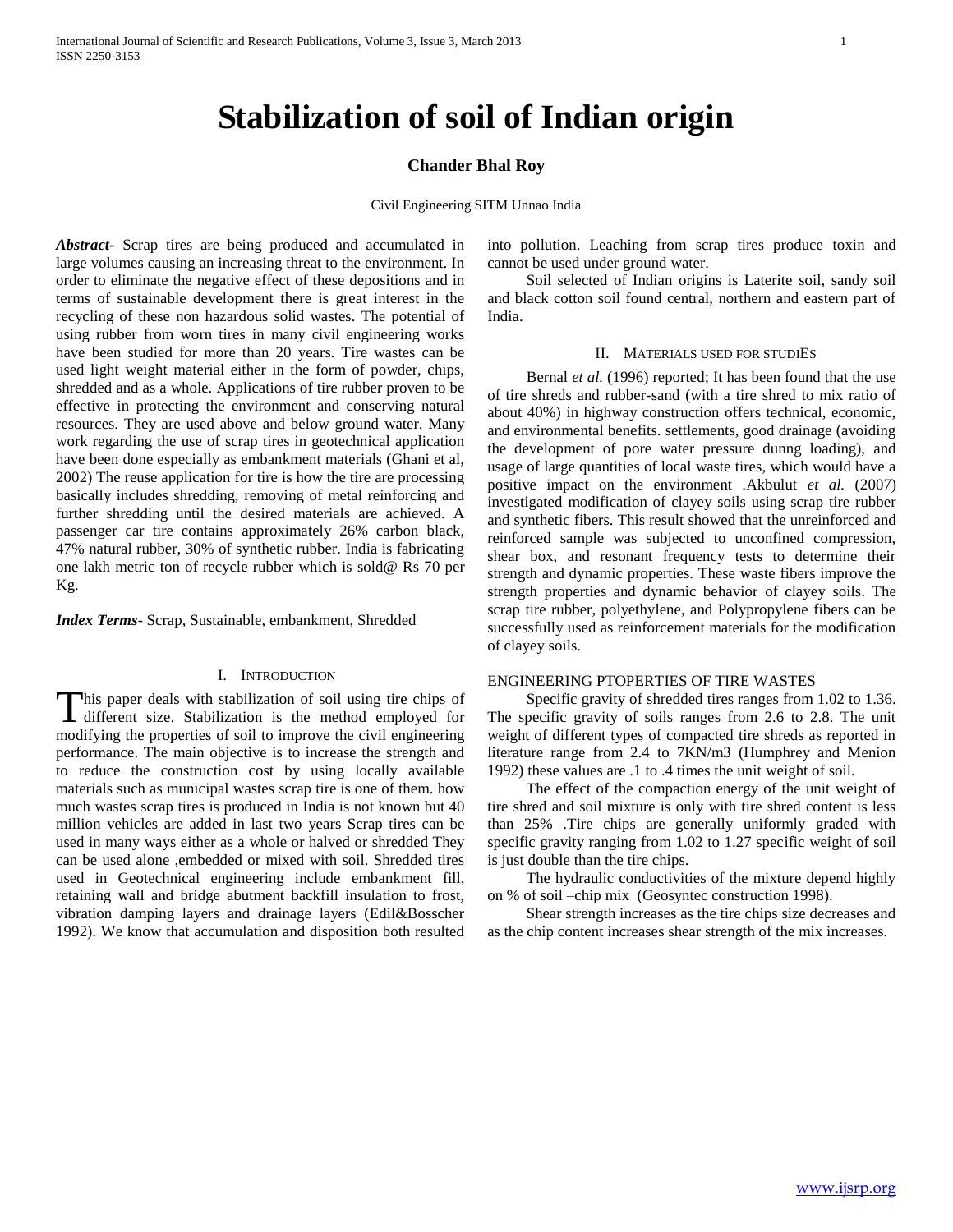



| Table 1       |                                                       |               |                       |               |
|---------------|-------------------------------------------------------|---------------|-----------------------|---------------|
| $\frac{6}{9}$ | Averag                                                | Peak          | Avg.                  | <b>Increa</b> |
| of            | e UCS<br>$\left(\frac{\text{kg}}{\text{cm}^2}\right)$ | Axial         | Cohesio               | se in         |
| tire          |                                                       | <b>Strain</b> | n, c                  | <b>Streng</b> |
| chip          |                                                       | (%)           | (kg/cm <sup>2</sup> ) | th $(\% )$    |
| 0.0           | 1.175                                                 | 7.461         | 0.59                  | NA.           |
| 0.5           | 1.589                                                 | 9.875         | 0.79                  | 34.83         |
| 1.0           | 1.765                                                 | 10.091        | 0.89                  | 50.35         |
| 1.5           | 2.087                                                 | 9.872         | 1.05                  | 77.55         |
| 2.0           | 2.354                                                 | 9.650         | 1.18                  | 99.79         |
| 2.5           | 2.230                                                 | 11.181        | 1.12                  | 89.45         |



#### **REFERENCES**

- [1] Akbulut, S., Arasan, S. and Kalkan, E. (2007). "Modification of clayey soils using scrap tire rubber and synthetic fibers." *Applied Clay Science,* 38, 23–32
- [2] Akthar, J.N., Alam, J. and Ahmad, Sh. (2008). "The influence of randomly oriented hair fiber and lime on the CBR value of Dadri flies ash." *Asian Journal of Civil Engineering (Building and Housing),* 9(5), 505-512
- [3] Akthar, J. N., Ahmad, Sh. (2009). "The effect of randomly oriented hair fiber on mechanical properties of fly ash-based hollow block for low height masonry structures."Asian Journal of Civil Engineering, 10(2), 221-228
- [4] Basha, E. A., Hashim, R., Mahmud, H. B. and Muntohar, A. S. (2004). "Stabilization of residual soil with rice husk ash and cement." *Construction and Building Materials,* 19, 448–453
- [5] Dall'aqua, G. P., Ghataora, G. S. and Ling, U. K. (2010). "Behaviour of fiber-reinforced and stabilized clayey soils subjected to cyclic loading." *Studia Geotechnica et Mechanica,* Vol. XXXII (3)
- [6] Estabragh, A. R., Bordbar, A. T. and Javadi, A. A. (2011). "Mechanical behaviour of a Clay soil reinforced with Nylon fibers." *Geotech Geol Eng,*  29, 899–908
- [7] Jiang, H., Cai, Y. and Liu, J. (2010). "Engineering Properties of Soils Reinforced by Short Discrete Polypropylene Fiber." *Journal of Materials in Civil Engineering,* ASCE 22(12)